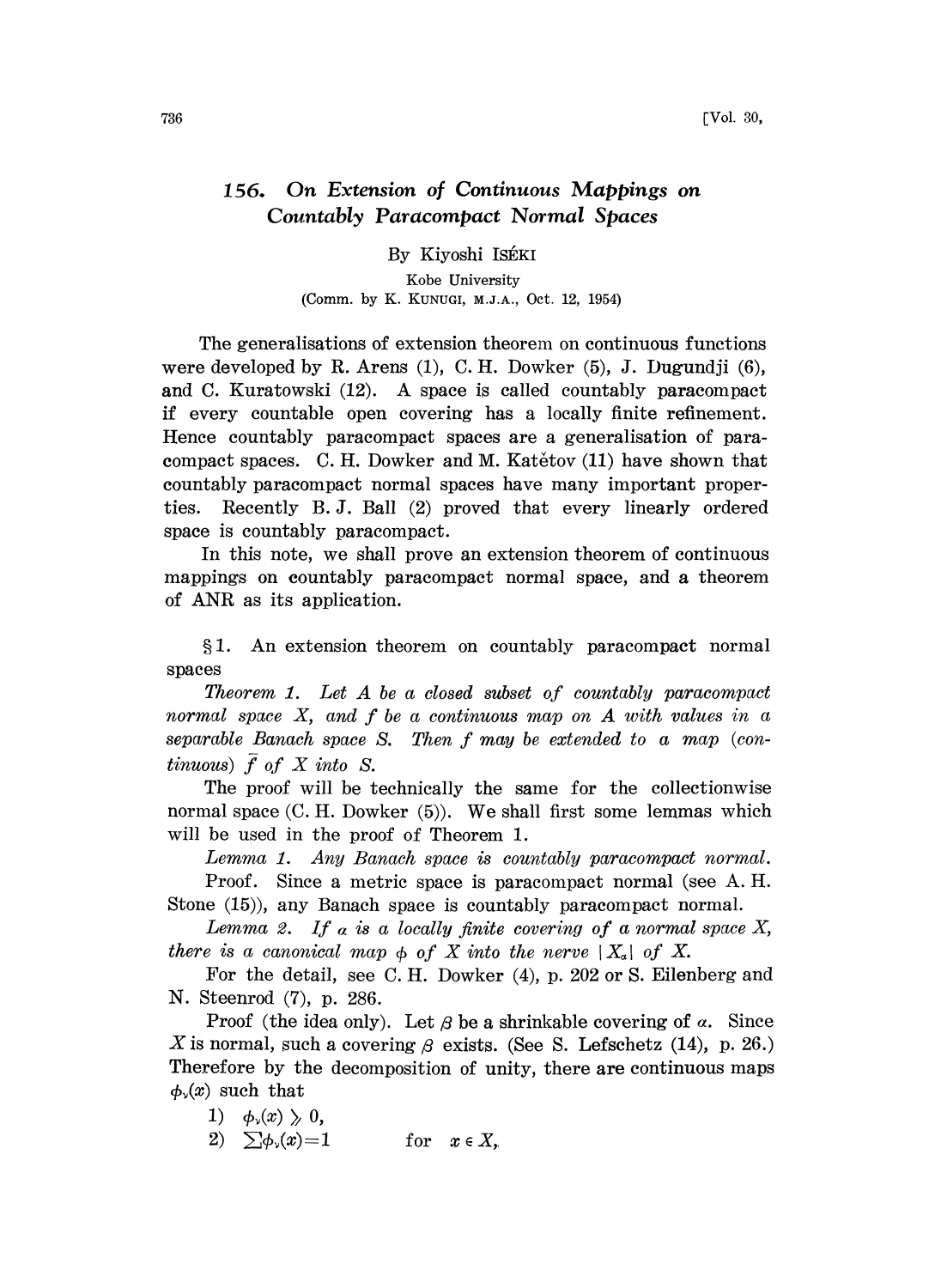3)  $\phi_y(x)=0$  for  $x \in U_y \in \alpha$ . Let  $\phi(x) = \sum \phi_y(x) \cdot \nu$ , where  $\nu$  is the vertex corresponding to  $U_{\nu} \in \alpha$ , then  $\phi(x)$  is a canonical map of X into  $|X_{\alpha}|$ .

The proof of Theorem 1. Since S is separable, the covering of S by all open sets of diameter  $\frac{1}{2^n}$  has a countable covering  $\gamma_n$ . Since S is countably paracompact normal,  $\gamma_n$  has star finite refinement  $\beta_n$ . (See K. Iséki (9), p. 350.) Therefore each  $f^{-1}(\beta_n)$  is star finite countable open covering of  $A$ . Hence since a theorem of  $O$ . Hanner, there is a locally finite open covering  $a_n$  of X such that, for each U of  $a_n$ ,  $U \cap A$  is an element of  $a_n$ .

Now we shall define a sequence of maps  $\{f_n(x)\}\$  by induction. If  $n=1$  let  $a'_1=a_1$ . Suppose that  $n>1$ , and  $f_{n-1}$ :  $X\rightarrow S$  has been defined. Then  $f_{n-1}^{-1}(\gamma_n)$  is a locally finite covering of X. Let  $\alpha'_n$  be a locally finite common refinement of  $a_n$  and  $f_{n-1}^{-1}(\gamma_n)$ . Let  $|X_{\alpha'_n}|$  be the nerve by  $a'_n$ , and let  $\phi_n$  be a canonical map of X into  $|X_{a'_n}|$ . By Lemma 2, such a map exists. For each x of X, let  $\Lambda_{\alpha',\alpha}(x)$  be the simplex determined by x in  $|X_{\alpha_n}|$ . (See S. Eilenberg and N. Steenrod (7), p. 285.) Therefore  $\phi_n(x) \in \Delta_{\alpha',n}(x)$ . We shall define a map  $\psi_n : |X_{\alpha'_n}| \to S$  as follows: Let U be a set of  $\alpha'_n$  and u the corresponding vertex of  $|X_{\alpha'_n}|$ . Let  $U \cap A = 0$ , and if  $n = 1$ , take any point of S as the value of  $\psi_1(u)$ . If  $n > 1$ , take  $g_{n-1}(x)$  for a point x of U as  $\psi_1(u)$ . If  $U \cap A = 0$ , we shall define  $\psi_n(u)$  by setting  $\psi_n(u)=f(x)$  for fix  $x \in U \cap A$ .

 $\psi_n(u)$  defined for the vertices of  $|X_{a'}|$  may be extended linearly to a map  $\psi_n : |X_{x,n}| \to S$ . Therefore for  $x \in X$ , define  $f_n(x) = \psi_n[\phi_n(x)]$ , then  $f_n(x)$  is clearly a continuous map of X into S.

Let  $n>1$  and  $x, y \in U \in \alpha'_n$ , then

$$
||f_{n-1}(x)-f_{n-1}(y)||<\frac{1}{2^n}.
$$

1) If  $U \cap A = 0$ ,  $y \in A$ , then

$$
||f_{n-1}(y)-f(y)|| < \frac{1}{2^{n+1}}
$$

and by  $\psi_n(u)=f(y)$ ,

$$
|| f_{n-1}(x) - \psi_n(u) || < \frac{1}{2^{n-2}}.
$$

$$
\begin{array}{ll} \text{2)} & \text{If}~~ U \hspace{-.05cm}\frown A \neq 0,~~\text{by}~~ \psi_n \!\left(u\right) \!=\! f_{n-1} \!\left(y\right), ~~\text{then} \\ & ~~\left|\left|f_{n-1} \!\left(x\right) \!-\! \psi_n \!\left(u\right)\right|\right| < \frac{1}{2^n}~< \frac{1}{2^{n-2}}. \end{array}
$$

Therefore we have

$$
|| f_{n-1}(x) - \psi_n [\phi_n(x)] || < \frac{1}{2^{n-2}}.
$$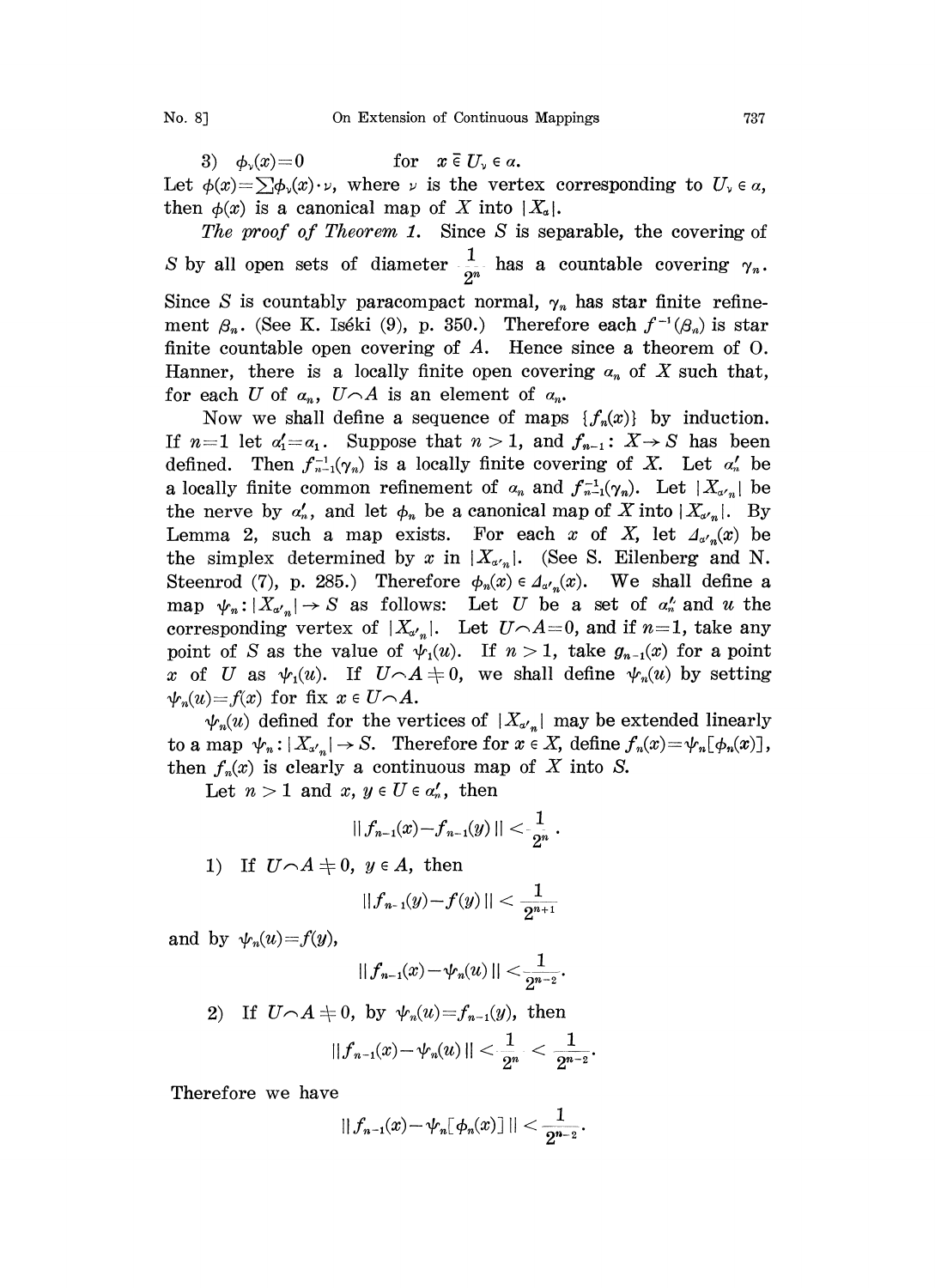Hence

$$
||f_{n-1}(x)-f_n(x)|| < \frac{1}{2^{n-2}}.
$$

Let  $U\cap A=0$  and  $\psi_n(u)=f(y)$  for  $y\in U\cap A$ , then for  $x\in U\cap A$  we have

$$
|| f(x) - \psi_n(u) || < \frac{1}{2^n}.
$$

Therefore

$$
||f(x)-\psi_n[\phi_n(x)]||<\frac{1}{2^n}.
$$

This shows that  $|| f(x)-f_n(x)|| < \frac{1}{2^n}$ . The maps  $f_n(x): X \to S$  (*n*= 1, 2, 3 ...) satisfy the conditions:

4) 
$$
|| f_n(x) - f_{n-1}(x) || < \frac{1}{2^{n-2}},
$$

5) 
$$
||f_n(x)-f(x)|| < \frac{1}{2^n}
$$
 for  $x \in A$ .

 $\frac{1}{2^n}$  for  $x \in A$ .<br>the limit map Since  $f_n(x)$  is convergent in norm, the limit map  $f(x)$  is continuous and

$$
|| f_n(x) - \bar{f}(x)|| \leq \frac{1}{2^{n-2}}.
$$

If  $x \in A$ , then

$$
|| f(x) - \bar{f}(x) || \le || f(x) - f_n(x) || + || f_n(x) - f(x) ||
$$
  

$$
\le \frac{1}{2^{n-3}}.
$$

This shows that  $f(x)=\bar{f}(x)$  for  $x \in A$ , and  $\bar{f}(x)$  is an extension map of  $f(x)$ . Q.E.D.

A method similar to Theorem <sup>1</sup> or the results of C. H. Dowker  $(5)$  and R.H. Bing  $((3), p. 183)$  implies the following.

**Theorem 2.** Let  $A$  be a closed subset of a paracompact normal spaces  $X$  and  $f$  be continuous on  $A$  with values in a Banach space  $S$ . Then f may be extended to a map  $\overline{f}$  of X into S.

2. A theorem on separable metric ANR (countably paracompact normal)

In this section, we shall prove, as an application of Theorem 1:

Theorem 3. A separable metric space is ANR (countably paracompact normal) if and only if it is  $ANR$  (separable metric) and toplogically complete.

Proof. The necessity of the condition follows from one of my results. (See K. Is6ki (10), p. 571.)

$$
738\,
$$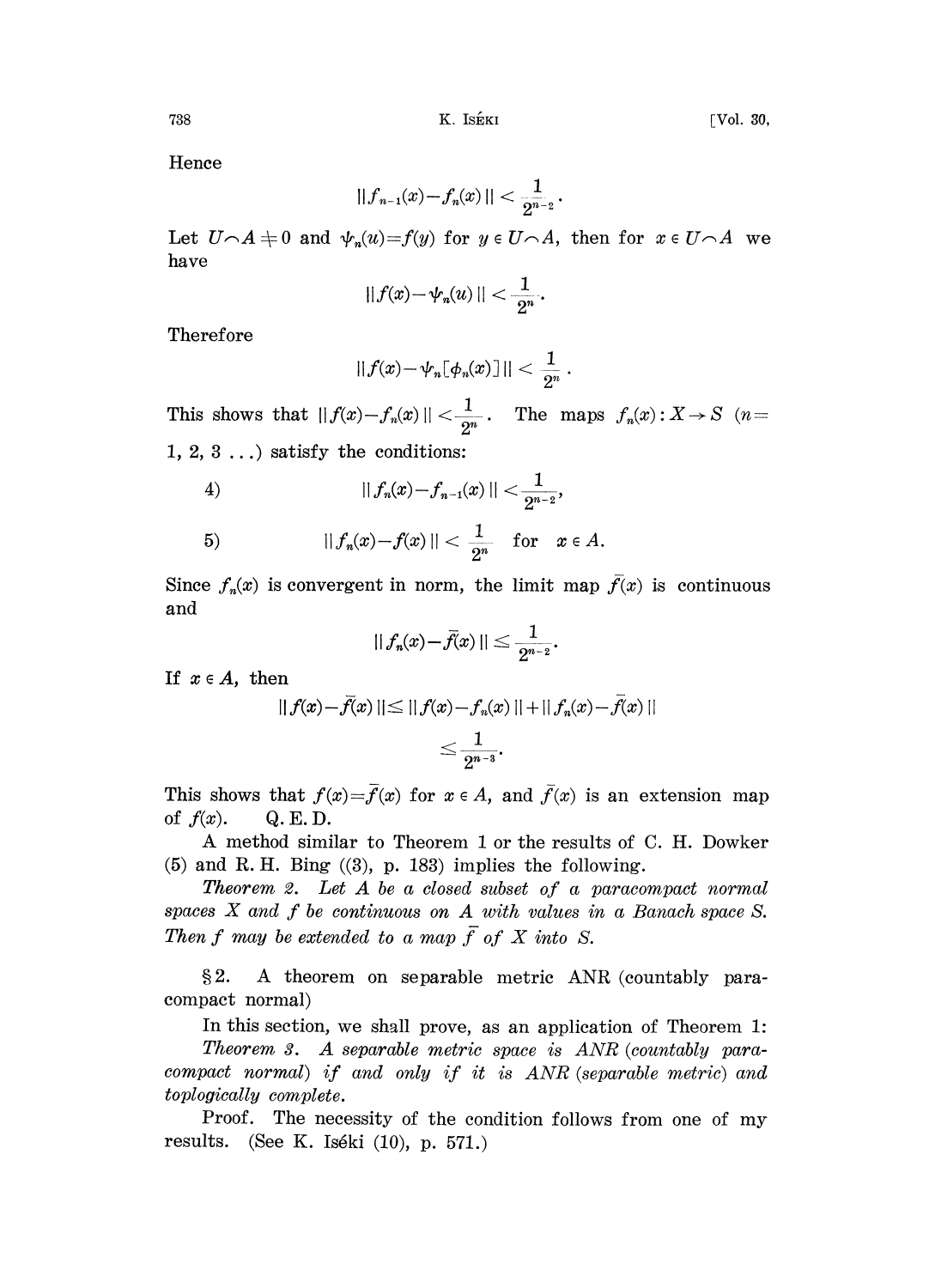Conversely, let  $Y$  be an ANR (separable metric), and topologically complete, i.e. absolute  $G_s$ . By a well-known theorem of C. Kuratowski, K. Kunugi, and M. Wojdyslawski (see C. Kuratowski (13), p. 112), Y is a subspace of a separable Banach space S. To prove that  $Y$  is an ANR (countably paracompact normal) let  $X$  be a countably paracompact normal space, A a closed subset of X and  $f: A \rightarrow Y$  a map of A into Y. By Theorem 1, we have an extension  $f_1: X \to S$ of f. Since Y is  $G_{\delta}$ -set in S, we can find open sets  $G_n$   $(n=1, 2, 3, ...)$ of S such that  $Y = \bigcap G_n$ .  $f_1^{-1}(G_n)(n=1, 2, 3, ...)$  are open in X and contain the closed set  $A$ . Therefore there are continuous maps  $\phi_n(x)$  on X such that

- 1)  $0 \leq \phi_n(x) \leq 1$ ,
- 2)  $\phi_n(x) = 0$  on A,
- 3)  $\phi_n(x)=1$  on  $X-f_1^{-1}(G_n)$ .

The map

$$
\phi(x) = \sum_{n} \frac{1}{2^n} \phi_n(x)
$$

is continuous on X,  $\phi(x)=0$  on A, and  $\phi(x) > 0$  if  $f_1(x) \in S-Y$ . Then  $f_2(x) = (f_1(x), \phi(x))$  is continuous on X into  $S' = S \times I - (S - Y) \times 0$ , where  $I = \{t | 0 \le t \le 1\}$ . The map  $\Psi: Y \times 0 \rightarrow Y$  defined by  $\Psi(y, 0) = Y$ is extendable to a neighbourhood V of  $Y\times 0$ , since  $Y\times 0$  is closed in the metric space  $S'$  and Y is ANR (metric). For its extension map  $\overline{\varPsi}$ , let  $U=\overline{\varPsi}^{-1}(V)$ , then U is a neighbourhood of A in X. Define  $\bar{f}: U \to Y$  by  $\bar{f}(x) = \bar{\Psi}[f_2(x)]$ , then  $\bar{f}$  is an extension of f and a retraction of  $U$  onto  $Y$ . This shows that  $Y$  is ANR (countably paracompact normal). Q.E.D.

From Theorem 3 and a result of O. Hanner  $((8), p. 378)$ , we have the following.

Theorem 4. A separable metric space is  $ANR$  (countably paracompact normal) if and only if it is ANR (normal).

## References

1) R. Arens: Extension of functions on fully normal spaces, Pacific Jour. Math., 2, 11-22 (1952).

2) B.J. Ball: Countable paracompactness in linearly ordered spaces, Proc. Am. Math. Soc., **5**, 190-192 (1954).

3) R.H. Bing: Metrisation of topological spaces, Canadian Jour. Math., 3, 175-186 (1951).

4) C.H. Dowker: Mapping theorems for non-compact spaces, Amer. Jour. Math., 69, 200-242 (1947).

5) C. H. Dowker: On a theorem of Hanner, Ark. Mat., 2, 307-313 (1952).

6) J. Dugundji: An extension of Tietze's theorem, Pacific Jour. Math., 1, 353-368 (1951).